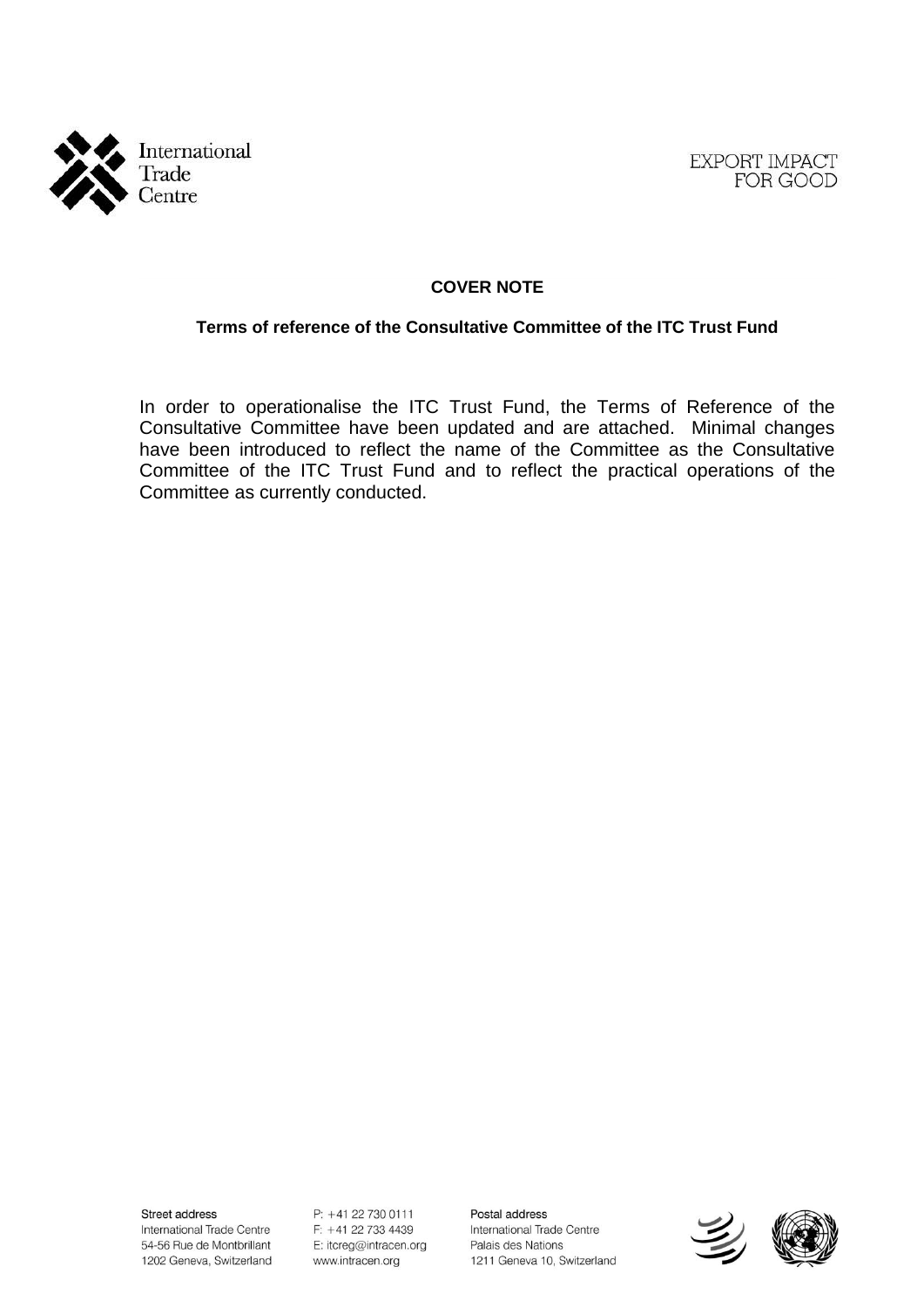### **Terms of reference of the Consultative Committee of the ITC Trust Fund**

Based on the agreement by the Joint Advisory Group (JAG) at its forty-first session in December 2007 to set up a new ITC Trust Fund as of 1 January 2008 in parallel to the Global Trust Fund (GTF) which is to be in existence until 31 December 2009 and in light of the new role of the Consultative Committee on the Global Trust Fund as of 1 January 2010, the Consultative Committee of the ITC Trust Fund (referred to as the "Consultative Committee", the "Committee" or the "CCITF") has defined its role and working procedures, as follows:

#### **I. Role of the Committee**

- 1. The Committee reviews the utilization of the funds made available through the ITC Trust Fund, taking into account the objectives, strategies and priority areas of development of recipient countries, as well as recommendations made by the JAG on broad aspects of ITC's technical cooperation programme, including established priorities.
- 2. The Committee reviews the general orientation of the use of available funds, notably on the basis of discussions with the ITC Secretariat and referencing ITC's Strategic Plan, the Consolidated Programme Document (CPD) and the ITC Annual Report. The Committee eventually takes note of the report by the ITC Secretariat on the actual use of the fund, and makes recommendations for future reorientation or comments for consideration by JAG, if deemed appropriate.
- 3. The Committee reviews periodically the progress made in the implementation of programmes financed by the ITC Trust Fund, from the standpoint of general orientations and anticipated results. While the Committee does not get involved in the micro-management of those programmes, it agrees jointly with the ITC Secretariat on monitoring and evaluation mechanisms which address particularly the issues of relevance, effectiveness, efficiency, capacity-building and sustainability.

### **II. Working procedures**

- 1. The Committee will be known as the Consultative Committee of the ITC Trust Fund.
- 2. The Consultative Committee's composition is contained in the annex. The Committee may decide on alterations to its composition.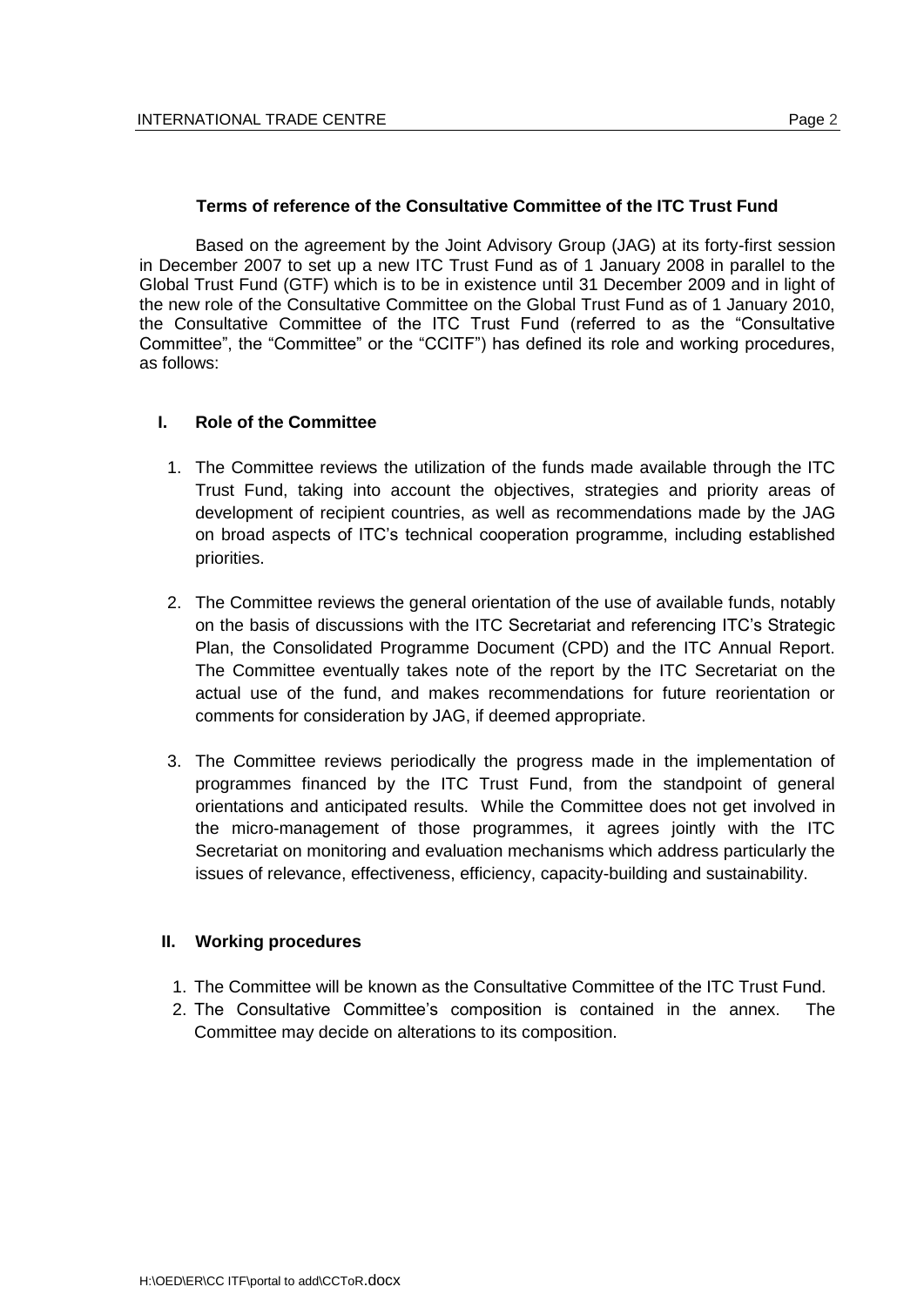- 3. Any country may request the Committee for observer status
- 4. The Executive Director of ITC chairs the Committee.
- 5. The Chairperson convenes and presides over the meetings of the Committee. A report on the Committee's work is transmitted to the annual session of the JAG.
- 6. The Committee will meet at least twice a year, or more frequently when required.
- 7. The Committee reviews the following global financial statements and substantive reports submitted by the Secretariat:
	- a. Documentation as described in condition 13 of the "General conditions for the implementation of the ITC Trust Fund (ITF)".
	- b. Evaluation reports, in conformity with agreed evaluation procedures.
- 8. The Committee's decisions are taken by consensus.
- 26 November 2009